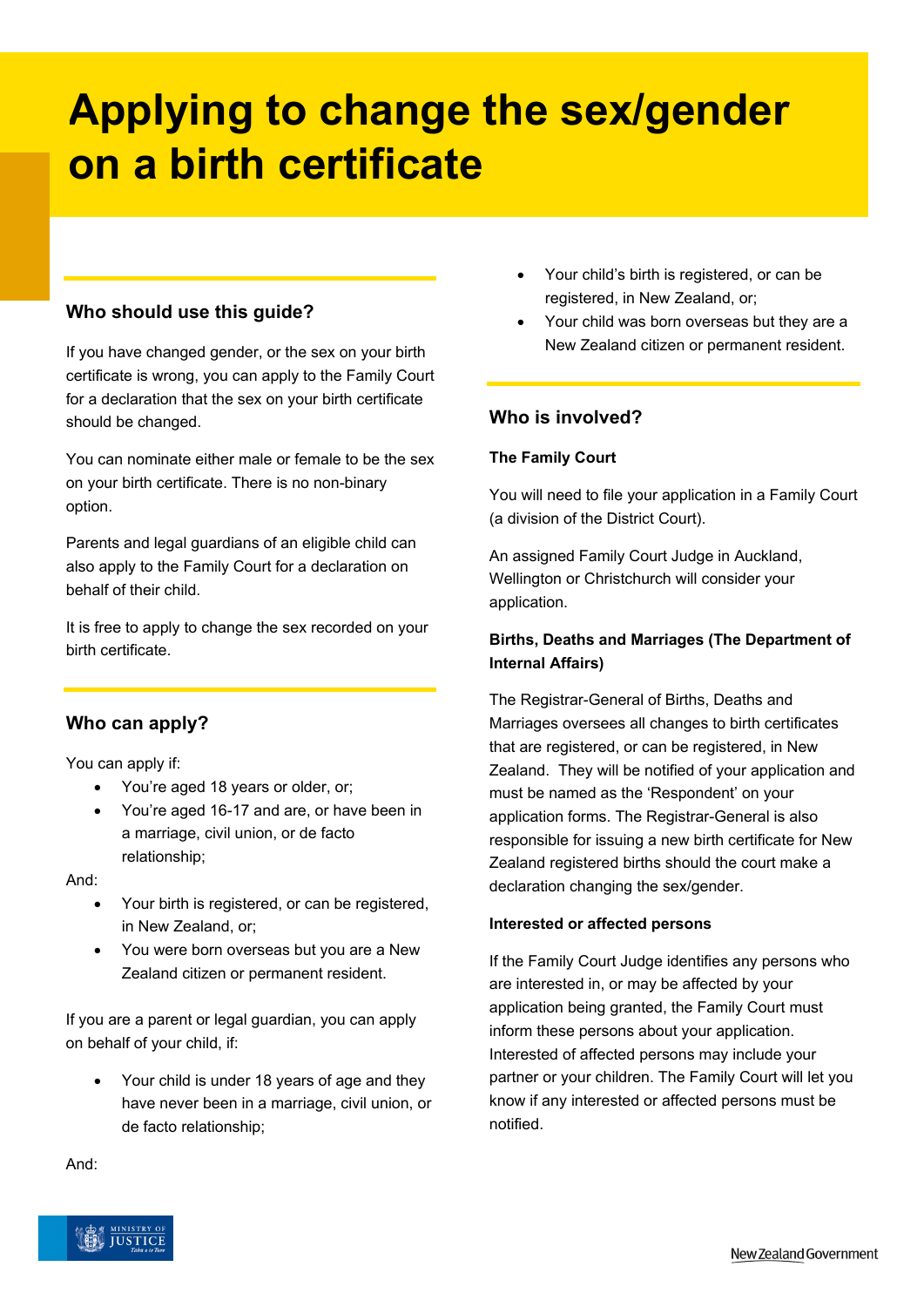## **The Law**

Under the Births, Deaths, Marriages, and Relationships Registration Act 1995 (BDMRRA) a Judge may issue a declaration that the sex/gender on a birth certificate should be changed.

If you are an adult, you can make an application under section 28 of the BDMRRA. Section 28(3) sets out the criteria required to be met before the court can make a declaration.

If you are a parent or guardian, and making an application on behalf of your child, you can make an application under section 29 of the BDMRRA. Section 29(3) sets out the criteria required to be met before the court can make a declaration.

If you want to view section 28 or section 29 go to [www.legislation.govt.nz](http://www.legislation.govt.nz/) and search for 'Births, Deaths, Marriages, and Relationships Registration Act 1995'.

## **How to complete your application**

You can choose to apply yourself, or you may want to get a lawyer to help you complete your application.

Application forms can be found on our website: justice.govt.nz/family/change-sex-on-your-birthcertificate/

#### **Do you need legal advice?**

**Legal aid:** If you can't afford a lawyer you may qualify forlegal aid which will pay for a lawyer.You can find out more about applying for legal aid here: **[www.justice.govt.nz/get-legal-aid](http://www.justice.govt.nz/get-legal-aid)**

**The New Zealand Law Society** has a directory of lawyers around New Zealand. Visit: **[www.lawsociety.org.nz](http://www.lawsociety.org.nz/)**

**Community Law Centres have lawyers** who can support you, and this service is usually free. To find your closest Community LawCentrelook inyour phone book or online at **[www.communitylaw.org.nz](http://www.communitylaw.org.nz/)**

# **Cover Letter**

Your application should begin with a cover letter. In this cover letter you can let us know if you would prefer the Judge to consider your application:

- In-person (you want to attend a court hearing with the Judge at a Family Court location of your choice);
- Remotely (you want to attend a court hearing with the Judge via audio-visual link or 'virtual meeting room'), or;
- On the papers (you want the Judge to decide using the information you have included in your application, without you having to attend a hearing).

While the Judge will consider your preferred option, in some circumstances you may still be required to appear before the Judge, either in-person or via audio-visual link or virtual meeting room.

## **There are also three forms to complete:**

- **1. Application for declaration, and;**
- **2. Information sheet to accompany certain applications**

These forms request key information needed by the court to consider your application, including:

- The location of the court that will process and consider your application. For applications filed in the:
	- o Northern or Central North Island, the location of the court will be Auckland;
	- o Lower North Island, the location of the court will be Wellington;
	- o South Island, the location of the court will be Christchurch.
- The type of declaration you are asking for

State either:

o Application for declaration to change sex/gender under Section 28 Births, Deaths, Marriages, and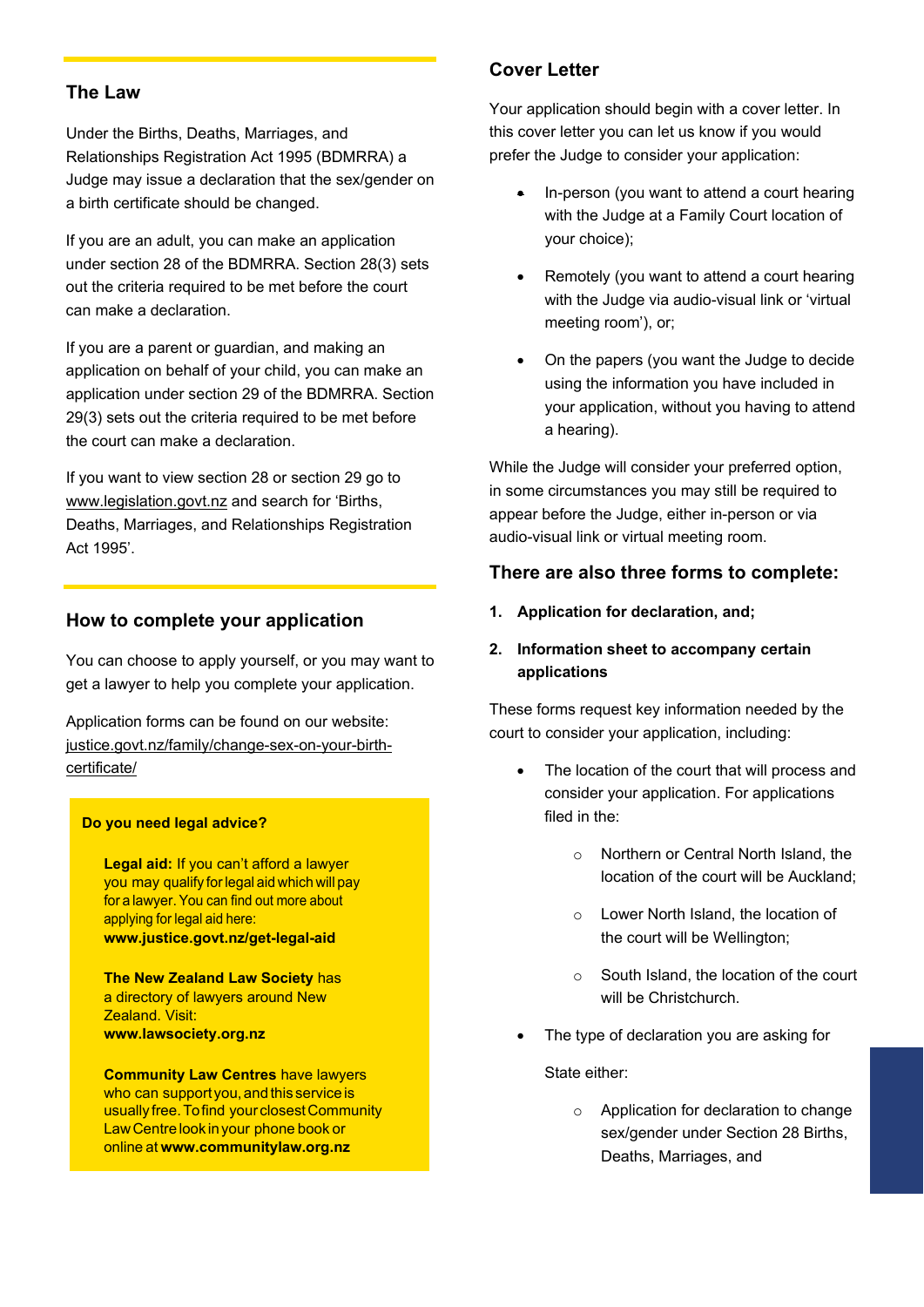Relationships Registration Act 1995, or;

- o Application for declaration to change sex/gender of child under Section 29 Births, Deaths, Marriages, and Relationships Registration Act 1995.
- Your name, address, and your address for service (the address you would like any documents about your application to be sent to)
- The name of the Respondent

State: *'Registrar-General of Births, Deaths and Marriage.'*

#### **Tips for completing your application**

- All information should be relevant (related) to your application
- It may be helpful to set out your information using bullet points
- Use plain language
- If you are completing your application by hand:
	- o Write clearly using blue or black ink
	- o Mistakes should be crossed out with a single line
	- o Please do not use correction tape or fluid

## **3. General affidavit**

The general affidavit is where you write in detail about why you are seeking a declaration that the sex/gender on your birth certificate should be changed.

As part of your general affidavit, you must attach:

- A certified copy of your original birth certificate, and;
- A medical report that shows you have undergone some form of medical treatment (not necessarily surgery) as part of your transition to your identified sex/gender as required by Section 28(c)(i) of the BDMRRA. Alternatively, information can be provided by a medical practitioner in their own separate

affidavit if you or your medical provider prefer this option.

All documents attached to your general affidavit are called exhibits. Each exhibit must be marked at the top, starting with the letter "A" and continuing alphabetically. For example, "Exhibit A," "Exhibit B," "Exhibit C."

When you are writing your general affidavit, refer to each exhibit by the letter you have assigned to it.

If you are comfortable doing so, you may want to include supporting letters from your friends, family or employer which shows they know you as your identified sex/gender. These documents would be attached as "exhibits" to your general affidavit.

#### **Witnessing your general affidavit**

When you have completed your general affidavit, you will need to swear or affirm before an 'authorised person' that all the information you've provided in your general affidavit is true and correct to the best of your knowledge and belief.

An authorised person will sign your general affidavit and any exhibits.

An authorised person can be a Justice of the Peace, a lawyer, or a Registrar or Deputy Registrar of the District or High Court. Justices of the Peace are often located at your nearest court, or other locations in your community, and they can witness your documents for you.

You must present your completed application for filing with the Family Court. This may be done via post, or in person at a District Court or Family Court.

A list of court locations and postal addresses can be found on-line at [www.justice.govt.nz/contact-us/find](http://www.justice.govt.nz/contact-us/find-us/)[us/](http://www.justice.govt.nz/contact-us/find-us/)

# **After you apply**

Once the Family Court receives your completed application, they will notify the Registrar-General of Birth, Deaths and Marriages, and any identified interested or affected persons, to let them know about your application.